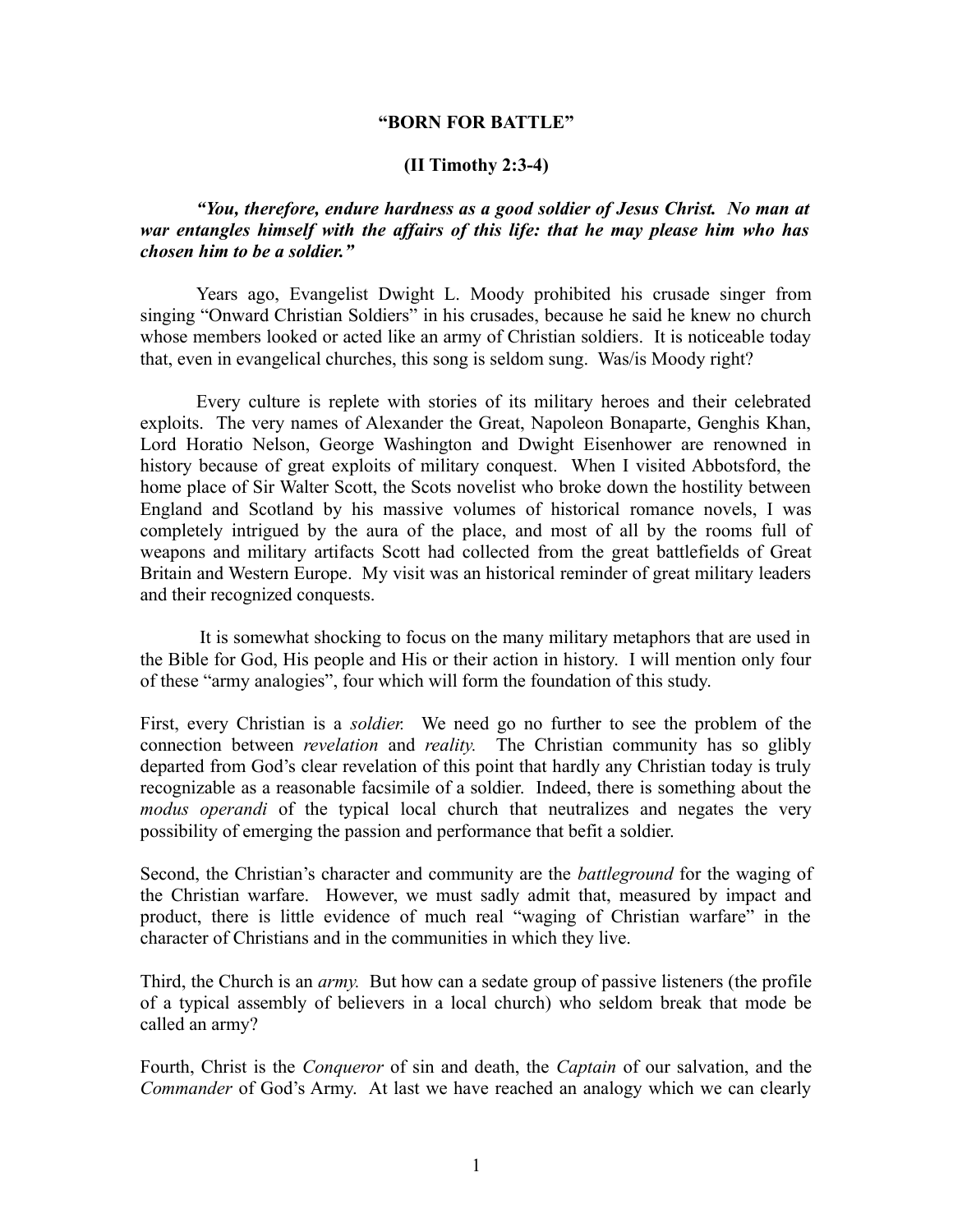trace, acknowledge and honor! In Christ, the Ideal is intact, but what about the fulfillment of the military role of His followers? We will look at each of these concepts in more detail as we approach the Biblical picture of the intended Christian soldier.

 Truly militant Christianity is extremely rare today. Most Christians have retreated into the "comfort castles" that we call "churches". The local church should be like the huddle in a football game—a strategic gathering which leads to purposeful and powerful execution on the line of scrimmage, the battle-line of a football game. Have you ever heard of a football player being hurt in a huddle? Has one ever made a touchdown run, or thrown a touchdown pass, or laid a crunching block, from the huddle? To follow the much more replete Biblical analogy, that of soldiers, armies, battles, victories, defeats, etc., do soldiers spend their lives only in the barracks and simulated battlefields of *boot* camp, or is that training for bludgeoning, burgeoning, brutal reality on a violent battlefield? True bruises, celebrations of victory, regrets over defeat, the emotional highs of participation, the emotional lows of casualties and losses, can only be experienced as fierce struggle occurs. In military terms, this fierce struggle will be attended by danger, firefights of immeasurable magnitude, battle cries that will summon maximum effort from every participant, and *rest* and *recovery* only when the enemy is conquered or quieted on the battlefield. This militant mentality penetrates the pages of the New Testament, and must be restored to the Body of Christ or it will wither, wrinkle and die of passive inactivity.

 Why has the church hidden this metaphor and failed to redevelop this mentality? Has the ugliness of war dulled our senses to our responsibilities and opportunities? Has our inbred and excessive cultural hedonism, emerging in the church as rugged individualism, self-curl, self-addiction, self-intoxication, and self-piety (in short, "comfort-first" Christianity), aborted for the Church any *possibility of marching again as His Army, banners flying, and celebrating His victories as the enemy is routed through us in every nation on earth?* Could it be our cultural desire for tolerance, mildness and moderation in all things, what someone called "the worship of the happy mean" (our unwillingness to go to the radical extremity of true self-denying, cross-bearing, Jesuscarrying Christianity), avoiding extremes even in goodness and Godliness, and aiming above all at a mild, civilized, undisturbing, innocuous and non-impacting discipleship? Please note my use of the word "discipleship"; I believe that every evident failure in the Church begins with a failure to adjust to the New Testament Model, Method and Mandate concerning "*making disciples."* The only way I can imagine to restore the militant mentality (indeed, *any* true Christian mentality) to today's Western Church is through full-blown pursuit of that Model, Method and Mandate of Jesus and the New Testament. Indeed, I believe that **great doses of love for Christ and others, balanced by this militant mentality and a militant strategy for world advance,** accounted for the world-tackling, world-changing impact of the early church as chronicled in the Book of Acts. And I do not think we can see a recurrence of such advances again without a restoration of this balance and the action stimulated by it.

 Now, to the message at hand. Jesus Himself equated conversion with *a declaration of war.* Beginning with His general term for personalizing a truth, "For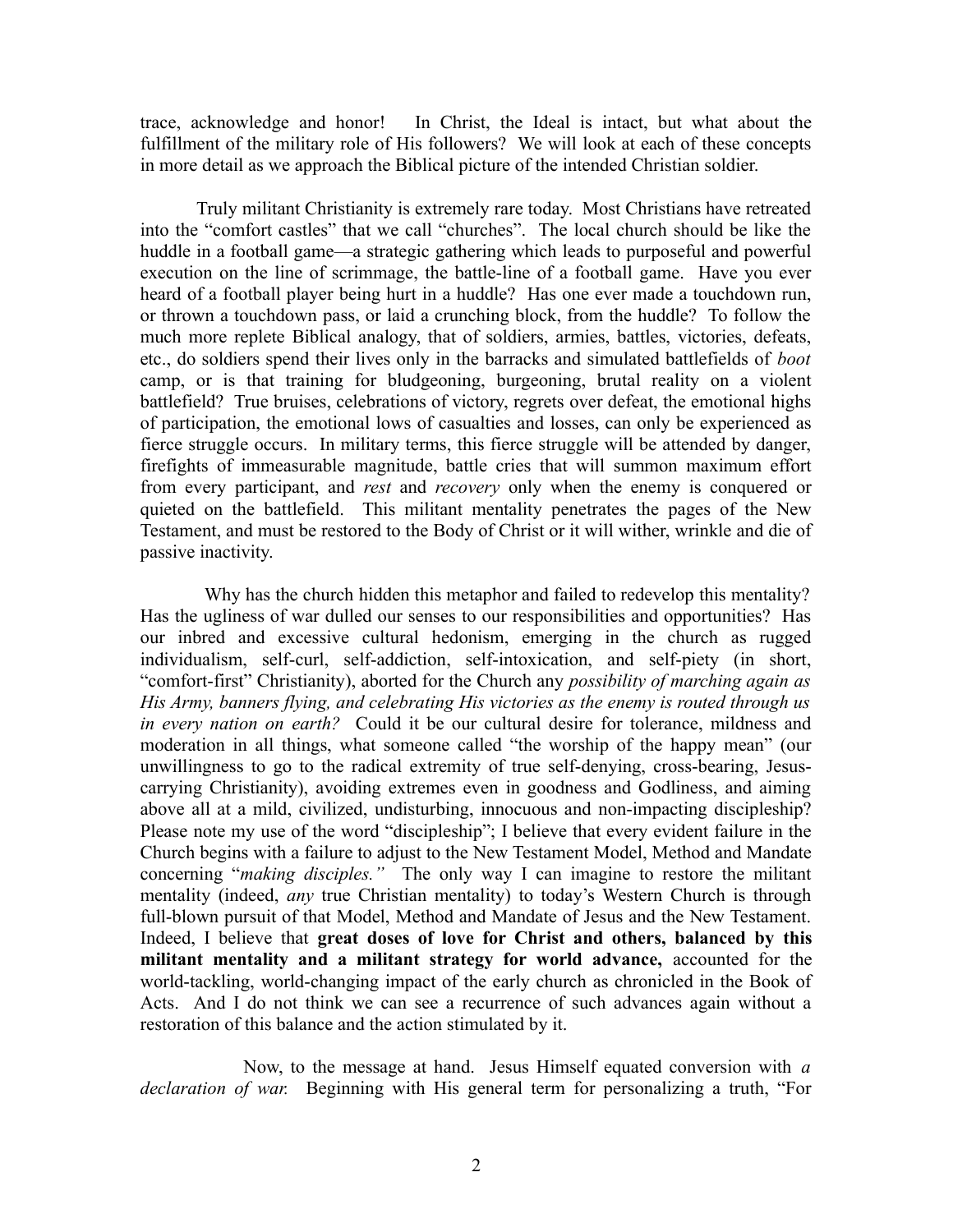which of you…", He then added this illustration, "What king, *going to war against another king,*" (to paraphrase) does not carefully count his resources to see if he can finance this war? Note that this leader is *going to war, that he has an enemy and a goal, and that he must own and use adequate resources to achieve his goal.* 

Let me pursue the New Testament doctrine. *Preceding conversion, a sinner is at peace with Satan and at war with God. Following conversion, he is, by nature of his new birth and the "contract" of the Christian life, at peace with God (!) and immediately at war with Satan*. Satan does not easily abandon the lifetime control he has exercised over or within every lost sinner. He instantly declares war on the new-born believer, and seeks to neutralize and negate the effects of his new birth. Here is another reason that fullblown disciple-making should be practiced as quickly as possible with every new believer, and a mere institutional reduction of formal teaching will not work in implementing in him all of the dimensions of his new life in Christ. Do mothers abandon the raising of their children to short-time training in institutions? The question contains its own answer. All true care for new-borns is hands-on, close-up and long-term. The same is true in disciple-making. Look at Jesus' "training of the Twelve"!

 It is from Christ's lips, also, that we hear the startling declaration, "Do not think that I have come to bring peace on earth; I have not come to bring peace, but a sword." Let's pursue the ideas of the military metaphor more closely, using the text recorded above and the analogy of Scripture in other texts.

# **I. The CHRISTIAN is a SOLDIER**

 The first idea I want to explore is that, Biblically, *every Christian is presented as a* soldier. In the II Timothy text printed above, he is called "a soldier", a "good soldier", and "a man at war." Ponder these words carefully, and question yourself about their validity in your life.

A. The Establishment of the Christian as a Soldier

Since our text is found in the flagship Second Timothy letter of the Apostle Paul to his younger disciple, let me stay a moment (only) in First and Second Timothy to establish this truth that in the New Testament, *every Christian is pictured as a soldier.* In I Timothy 1:18, Paul wrote, "Timothy, my son, I give you this instruction . . . that you might *war a good warfare."* In I Timothy 6:12, Paul exhorted Timothy to "*fight the good fight of faith.*" The words of the text recorded above simply repeat and amplify this call.

 In Paul's First Letter to Timothy, he used a military term five times in exhorting Timothy. The term is *parangello*, which according to the Greek lexicon means, "to issue a military order which must be obeyed." In I Timothy 1:3, Paul told Timothy to "charge (issue an order to) some that they teach no other doctrine." Here we see how exact and careful disciples and teachers must be to be doctrinally sound, and how a discipline like military discipline must be enforced to guarantee this. In I Timothy 4:11, Paul said to Timothy, "These things command (issue an order) and teach." Can you hear the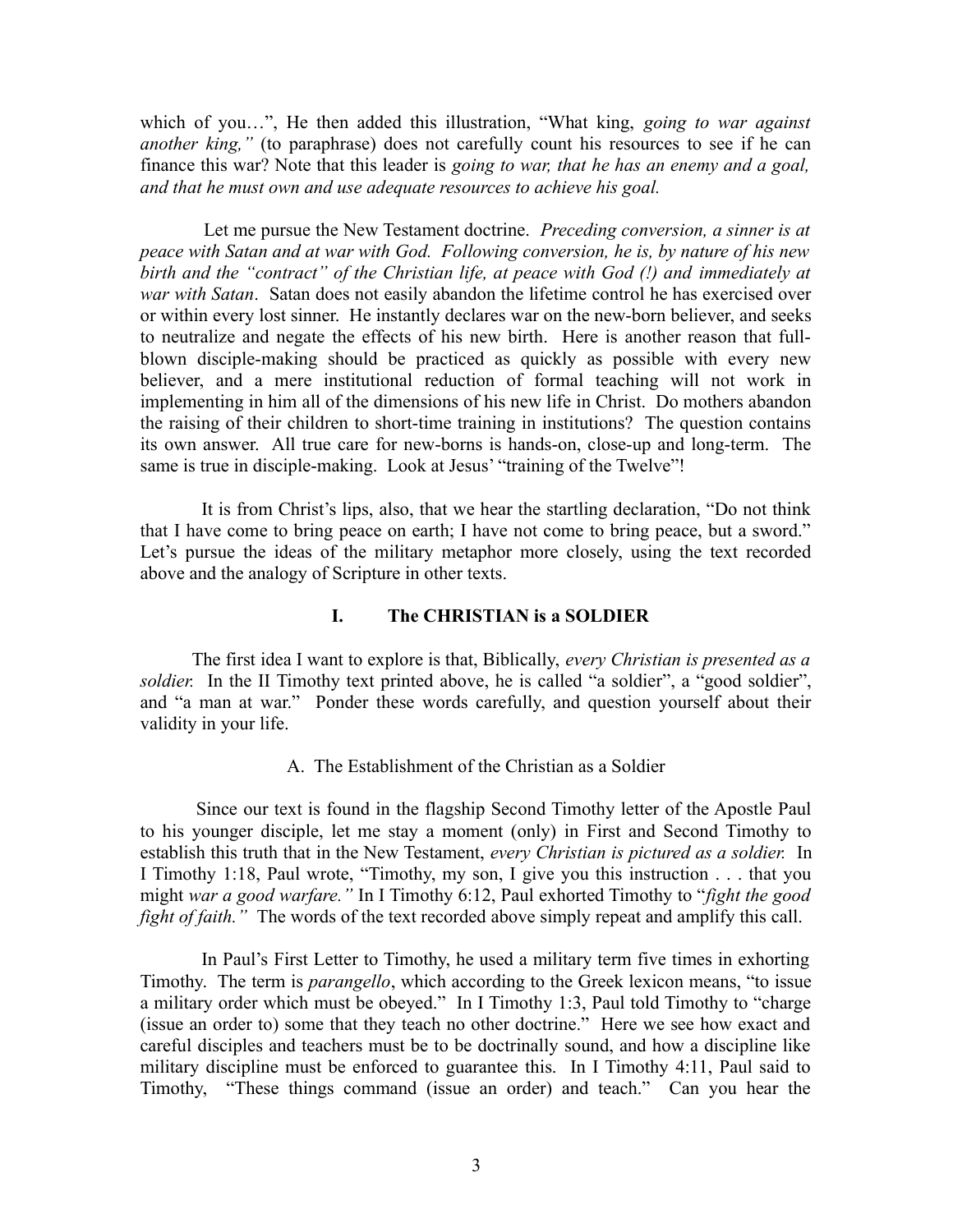crispness of a Commander's order in these words? No wonder they had a militant mentality in the early Church! This text exemplifies a leader (in this case, *a discipler addressing his disciple)* in the early church realizing that he was expected to give to his disciple "God's Marching Orders". In I Timothy 5:7, he wrote, "And these things give in charge (issue an order)"; i.e., *pass God's marching orders down through the ranks of the frontline troops*. Timothy, do everything you can personally do to enlist and activate every believer as a *soldier under orders*. "I give you charge (issue this order to you)", Paul said to Timothy (I Timothy 6:13), and then he told him to "Charge (issue an order to) those that are rich in this world" (6:17). Paul was marshalling the soldiers! He was assembling the Army and issuing the Commander's orders! He was prepping those who are Born to Battle! Where is this in today's Church?

### B. The Enlistment of the Christian as a Soldier

 Now, let me address the specifics of the soldier's assignment and resources. The text mentions the soldier's *enlistment.* According to the text, he has been personally "chosen" by the Key Recruiter in the universe to participate in the Most Important War this world has ever known. Recruiting in this warfare is the Joint Effort of Jesus the Commander and the Holy Spirit, the Chief Executor and Enlistment Officer of this Army. By virtue of his salvation, every born-again believer in Christ is a soldier in this Army.

### C. The Endowment of the Christian as a Soldier

 Then, think of the soldier's *endowment.* The first verse in the chapter that specifies the assignment of the soldier also reveals his enablement. Paul said to Timothy, "My son, be strengthened (a passive voice verb, which means that the entire enablement of the Christian soldier comes from Someone Else, and not himself) in the grace that is in Christ Jesus." This verse alone could command the attention of this entire message, and still we would leave much unsaid. Note the word "grace". This is the all-inclusive shorthand word for our total reservoir of resources as Christians. What is grace? It is *God's Help given freely to those who do not deserve it.* And faith is our *taking,* our *receiving,* our *appropriating,* our *using,* of all of the available resources to be employed through us *on the terms of the Commanding Officer* (not on our poor limited self-piety course)*.* Christian, take heed—you will never fulfill your assignment as a soldier without *taking in massive daily doses of the grace of God!* 

## D. The Enlightenment of the Christian as a Soldier

Think, too, of the soldier's *enlightenment.* What "light", what orders, does he follow? Again, disciple-making is the prominent feature in the total text. One of the flagship verses on disciple-making in the Bible is II Timothy 2:2, which says, "And (a connecting conjunction; note the succession with something preceding the verse) the things which you (Timothy) have heard from me (Paul)…, exactly the same things (this is minor emphasis in the Greek text) deposit into the lives of faithful men, who will be enabled in the Process (again, minor emphasis) to teach OTHERS, ALSO (according to one scholar, these two words are major emphasis, which would mean they are *the Holy*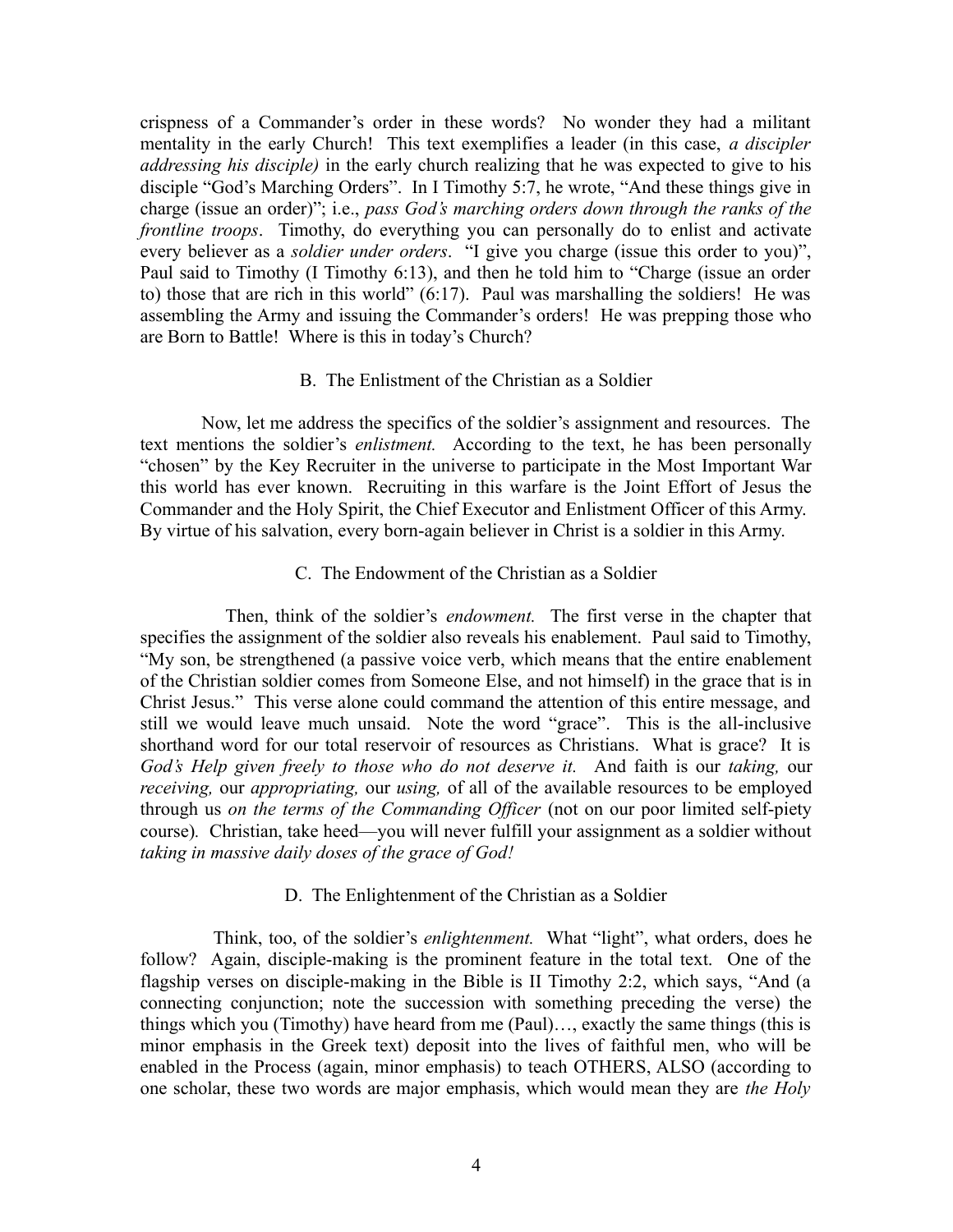*Spirit's loud shout from the page)."* All of the terms in parentheses in this quote are my additions. So Timothy's enlightenment came from personal communication from his faithful disciple-maker, the Apostle Paul. Read II Timothy 1:13-14 *very, very carefully*, and you will see the personal communication between Paul the discipler and Timothy the disciple, as well as the substance of the communication. It was this communication that provided Timothy's enlightenment, and should provide the illumination for every soldier of the Cross.

#### E. The Entanglements of the Christian as a Soldier

 Consider, also, the soldier's potential and dangerous *entanglements.* The text says, "No soldier at war entangles himself with the affairs of this life." A soldier's life is one of consolidation of interests to "this one thing I do", and concentration of mind and action upon all the dimensions of being "a good soldier". If he divides his lifestyle between soldiering and socializing (in any of its dimensions), he will likely go AWOL and will sooner or later be court-martialed as a traitor. The soldier's devotion to his regimental leader and to that leader's assignment is to be total and undivided. He must not allow business interests, back-home demands, social enticements, pleasure and entertainment, to interfere with his consuming commitment to be a soldier. The same is true of the Christian soldier. "A double-minded (*dipsukos,* literally, 'two-souled) man is unstable in all his ways" (James 1:8). Christian, clear away the entanglements that prevent all-out loyalty to Christ.

## F. The Equipment of the Christian as a Soldier

 Finally, think of the soldier's *equipment.* On a battlefield, the unequipped or illequipped soldier will not match the soldier with full and adequate battle clothing and weapons. The New Testament is clear about the equipment of the Christian soldier. In fact, it is called "the whole armor of God" (Ephesians 6:11, 13), and that armor is itemized one piece at a time—the belt of Truth, the breastplate of righteousness, shoes which picture serene and settled readiness, the shield of faith, the helmet of salvation, and the sword of the Spirit. Thus, the believer's integrity, purity, serenity, certainty, mentality, and victory are secured by God Himself—if he will fully employ his equipment.

 Note that some of this armor is for offensive action, some for defensive action, some for covering and some for wielding, but *not a single piece is for retreat.* There is no provision of armor for the backside! Every piece must be used or there will be vulnerable and indefensible gaps in the believer's exposure to the enemy.

 I will leave the full discussion of this "whole armor of God" for another time and another study. You will notice that I omitted a discussion of the two main battle weapons, "the sword of the Spirit, which is the Word of God" (Ephesians 6:17), and "praying always with all prayer…" (Ephesians 6:18). I will reserve them for another study.

 Let me conclude this point with an historical illustration that warns of carelessness and looseness about "putting on the whole armor of God" (Ephesians 6:11).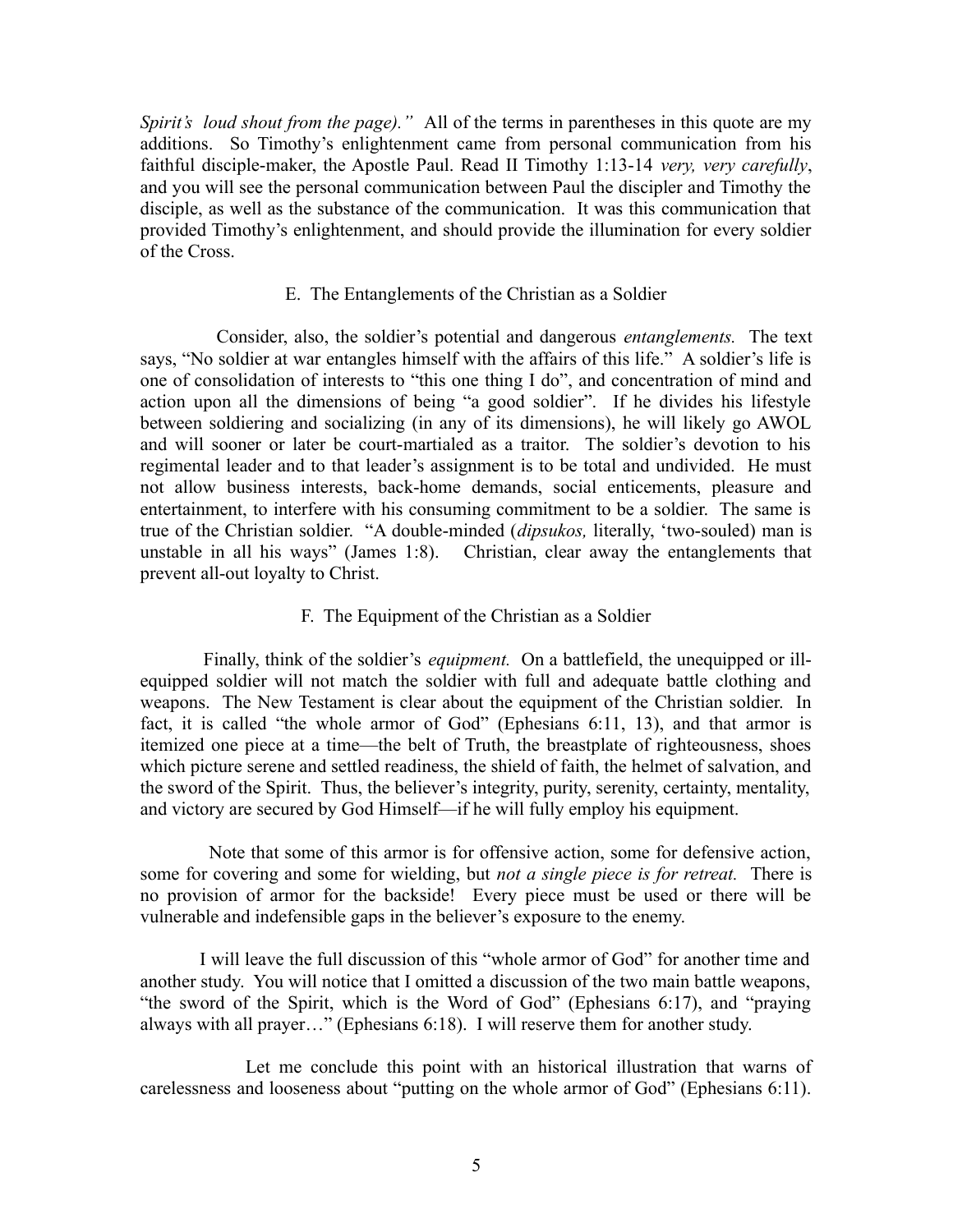On November 22, 1963, the President of the United States, John F. Kennedy, was gunned down by a hidden assassin while riding in the Presidential motorcade in Dallas, Texas. Several shots rang out, and the fatal bullet crashed into the President's head, killing him. As the motorcade began its short trip down the Dallas streets, the Secret Service agents who were responsible to protect the President urgently requested him to put the protective bubbletop which was available over the Presidential limousine, but Kennedy vehemently refused their advice. So the path to his skull was unguarded when the assassin fired the fatal shot. Christian, the assassin of souls, Satan, has you in his crosshairs, and acts with steady determination to neutralize or negate you as Christ's soldier. You must not ride heedlessly into the Devil's ambush without putting on your protective armor.

 I read this happier illustration in the daily newspaper of my city. A Pittsburgh man named John Old had escaped two brushes with robbers while working at a gas station. Forewarned by these close calls, he forearmed himself for future emergencies. He secured a bullet-proof vest and wore it to work every day. It proved to be the right choice. Just before Christmas that year, a man robbed the station where Old worked, shot him at least twice, and escaped with about \$110. Old walked away with bullet dents in his vest, but unharmed. His "armor" had saved his life. Christian, take heed; far, far more is at stake than your one life.

### G. The Assignment of the Christian as a Soldier

 Finally, consider the *assignment* of the Christian as a Soldier. A man came upon a person playing a cello, but he noticed that he was playing the same note over and over, and that he did not vary from that one note. At a lull in the incessant sound of the one note, the observer said, "You play strangely. Everybody else plays the entire instrument, but you play only one note." The player retorted, "Yes, but *they* are *looking* for it; *I've found it!*" I often feel this way when I strum the string or play the note of disciplemaking. No Christian as aware as I am of the gigantic place this strategy played in the Bible could ever separate this strategy from any assignment or activity of the Christian life!!!

 This assessment bears the giant seal of Jesus' attention and endorsement in making it *the only command* in His Great Commission. Look at His overwhelming example. In His eternal pre-existence, Jesus modeled being a disciple of His Father (see Isaiah 50:4-8, NASV). In His early life on earth, He was discipled by His mother (in such things as learning the Scriptures), and by His foster father, Joseph (who tutored Him to become the village carpenter of Nazareth). In His adolescent years, He was discipled (as was every Jewish boy) by the leaders of Judaism of that day. Then, to cap it all, He built His public ministry around the aggressive discipling of twelve men. He filled His teaching with concepts of being disciples and building disciples. Finally, He funneled His total Mandate into the command to "turn people into disciples in all nations". *With regard to the product, I simply echo Jesus, "Come and see"; the product speaks loudly and clearly for itself, for the eternal good of multitudes of people, and for the eternal glory of Jesus Christ.*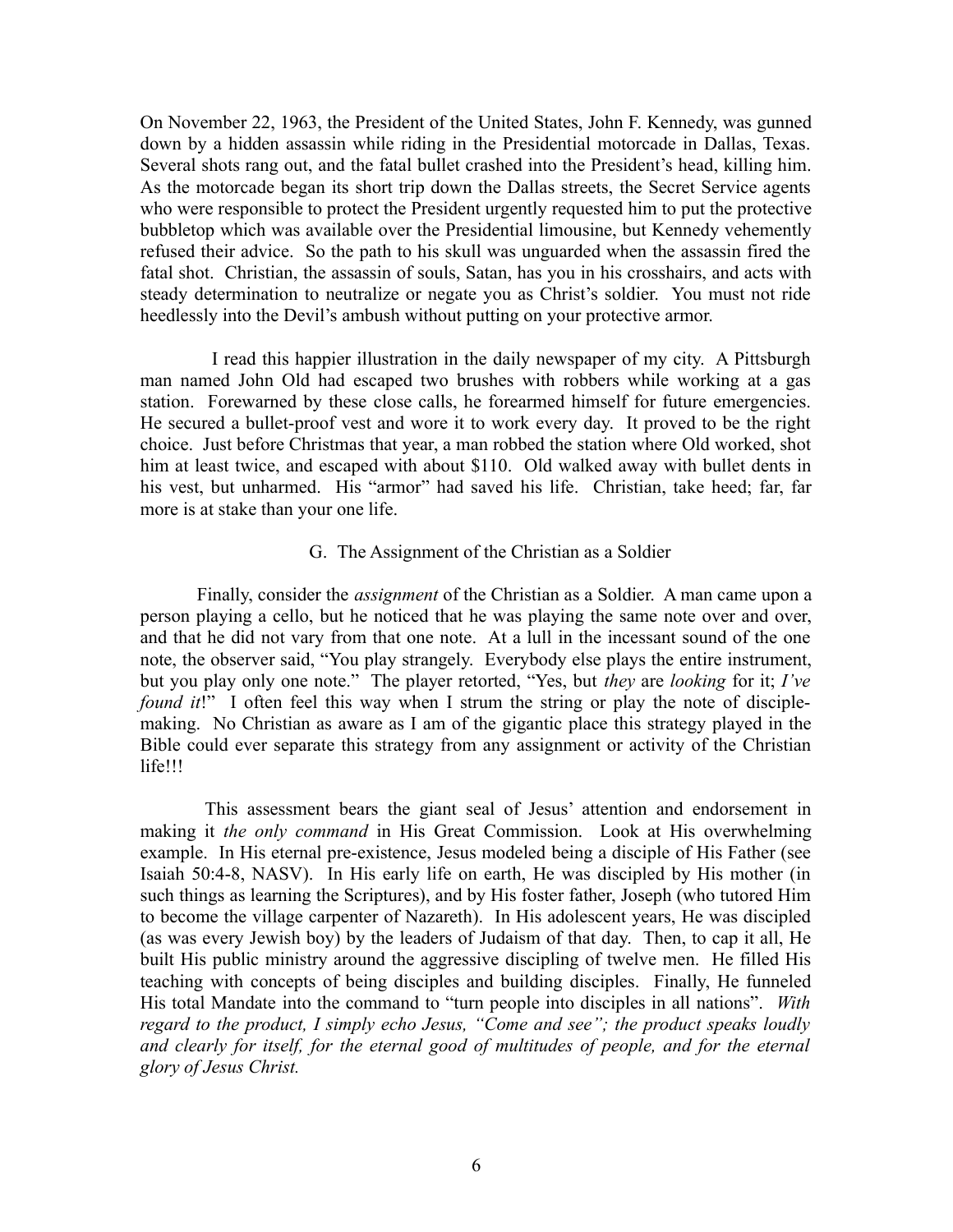Here, we must acknowledge another "warfare danger" of a Christian. It is the easiest thing in the world, with all of the pressures of training and performance, for a soldier to relax his focus on his main assignment. Just this morning in my "morning watch" with God, I read an illustration that highlights this danger. Let me cite the story. In 1948, General Dwight Eisenhower published his memoirs on World War II entitled Crusade in Europe. He testified that as commander-in-chief of the Allied Forces, he faced many pressures to give up his primary goal, to use the beaches of Normandy for an all-out invasion of the Nazi empire at the earliest practical moment. Two sentences on page 48 of his book sum up his struggle: "History has proved that nothing is more difficult in war than to adhere to *a single strategic plan*. Unforeseen and glittering promise on the one hand, and unexpected difficulties or risks upon the other, present constant temptations to desert *the chosen line of action* in favor of another" (The italics in the quote are my addition). Our Supreme Commander did not waver in His teaching and practice of disciple-making, nor in His one supreme command to His followers to "make disciples", and neither may we waver in this assignment. *This is our warfare, and it must be waged against all odds and opposition. Furthermore, the gratification, present rewards and promised rewards are greater than anything I have ever seen or heard in any other field of endeavor in the Christian mission.* 

 The Christian is a soldier, and his career is both prescribed and proscribed by the New Testament.

## **II. THE CHRISTIAN'S CHARACTER IS THE BATTLEGROUND**

 Let me abbreviate my discussion of the second point. The Christian's character and community comprise the *battleground* in this soldier's warfare. Every Christian has three consistent and continual enemies in the warfare between good and evil. One is the *external* enemy, the world. We might call this the "social" enemy. Another is the *infernal* enemy, Satan. We will call him the "spiritual" enemy. But the worst enemy of all is the *internal* enemy, which the Bible calls "the flesh". We will call this the "sensual" or "selfish" enemy. To understand the word "flesh" as it is used in the teaching of the New Testament, spell out the word, remove the "h", and turn it around—SELF. The "flesh" is the self-curl, the self-addiction, that remains through a believer's conversion, and supplies his training ground for his most necessary victory. "He who conquers and controls himself is mightier than he who takes a city."

 The main battles in the believer's warfare are fought in "the Castle of Mansoul", that is, within the believer himself. He who wins the big battles within himself will not need to fear the external and infernal enemies. But beware, the flesh is the "handle" that we extend to Satan, inviting him to reassume his forfeited control over our lives, and the world's most alluring enticement to the Christian is through his self-life or his "flesh." Just as the Wall of China was breached four times through betrayal to an enemy from someone inside the wall, so the Christian can only be conquered by the world and the Devil if he gives permission in favor of his own self-indulgence. D.L. Moody often said, "My biggest and worst enemy is the man who wears my coat—and I don't mean after it has been stolen!" Satan is a master of the opportune time for making his "hit" on you,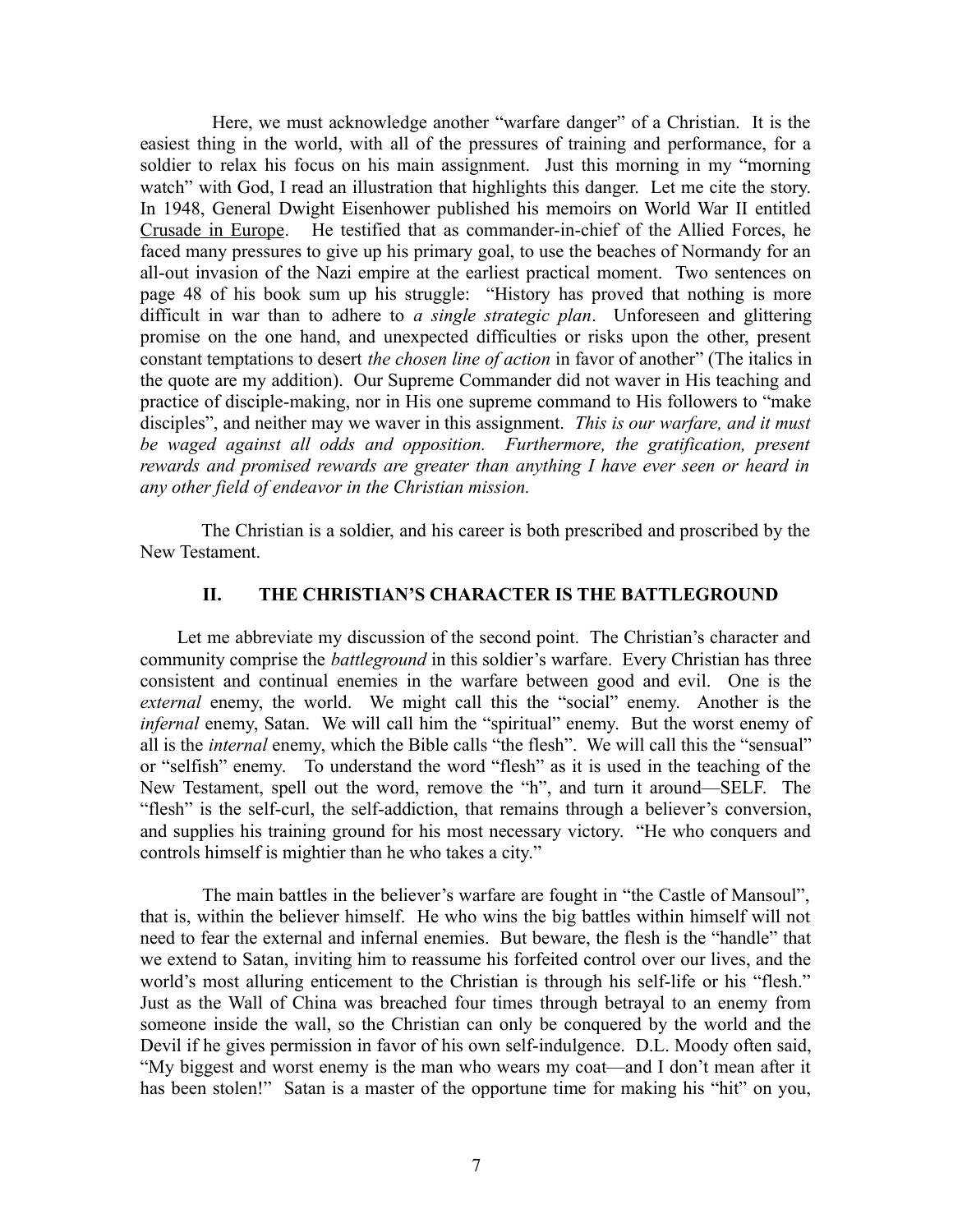and he generally does it when you are weak, troubled, already struggling with temptation, or hard-pressed in the give-and-take of battle. The poet said it well:

 "Set up Your standard, Lord, that we, Who claim a Heavenly birth, May march with You to smite the lies That vex Your groaning earth.

 *We,* fight for Truth? *We,* fight for God? We poor slaves of lies and sin! He who would fight for You on earth Must first be true within.

 Then, God of Truth, for whom we long, You who will hear our prayer, Fight Your own battle in our hearts And slay the falsehood there."

 Christian, this is a Tag Match, and there is an undefeated and invincible Champion in our corner! Tag Him by the touch of faith, invite Him to fight for you, and you will be free to fight and win His battles. "Be made strong in the Lord, and in the power of His might" (Ephesians 6:10).

# **III. THE CHURCH IS AN ARMY**

 The third point is ideally true, but practically, the church is a caricature of this truth. The hymn opens with these words, "Onward, Christian soldiers, Marching as to war…", but a bystander would be hard-pressed to see any evidence of this claim in the typical church. In fact, he would find such a claim laughable.

"Like a mighty army, Moves the church of God, Brethren, we are marching, Where the saints have trod."

A mighty army? And "moves" is its definitive action word? Friends, an incredible adjustment would need to be made within the ranks of this "army" if it is ever again to justify this ideal.

 May I say again, and firmly, that only disciple-making will ever produce this profile in the lives of believers. I work daily and perennially with disciples in all kinds of settings and activities. I spend a lot of time overseas with teams of incredibly welltrained disciples who are also disciple-makers and world-impactors, and we teach large numbers of pastors and ministry leaders the strategy of Jesus and the New Testament of building disciples. This year, we will have at least 45 teams of these trained laymen (!) in many nations of the world, training pastors and ministry leaders there. One of these inthe-know laymen recently estimated conservatively that all of the disciple-making teams of teachers will have at least 9,000 pastors in front of them overseas this year.

 The spirit of these team members is incredibly optimistic and opportunistic, and their impact is continual after they leave "the field." All of this is strategic and intentional. How can this be? Simply because they know how to train local leaders (pastors and ministry leaders) in any setting, and they leave behind them upon departure leaders with equipped and motivated hearts who can "deposit" exactly the same things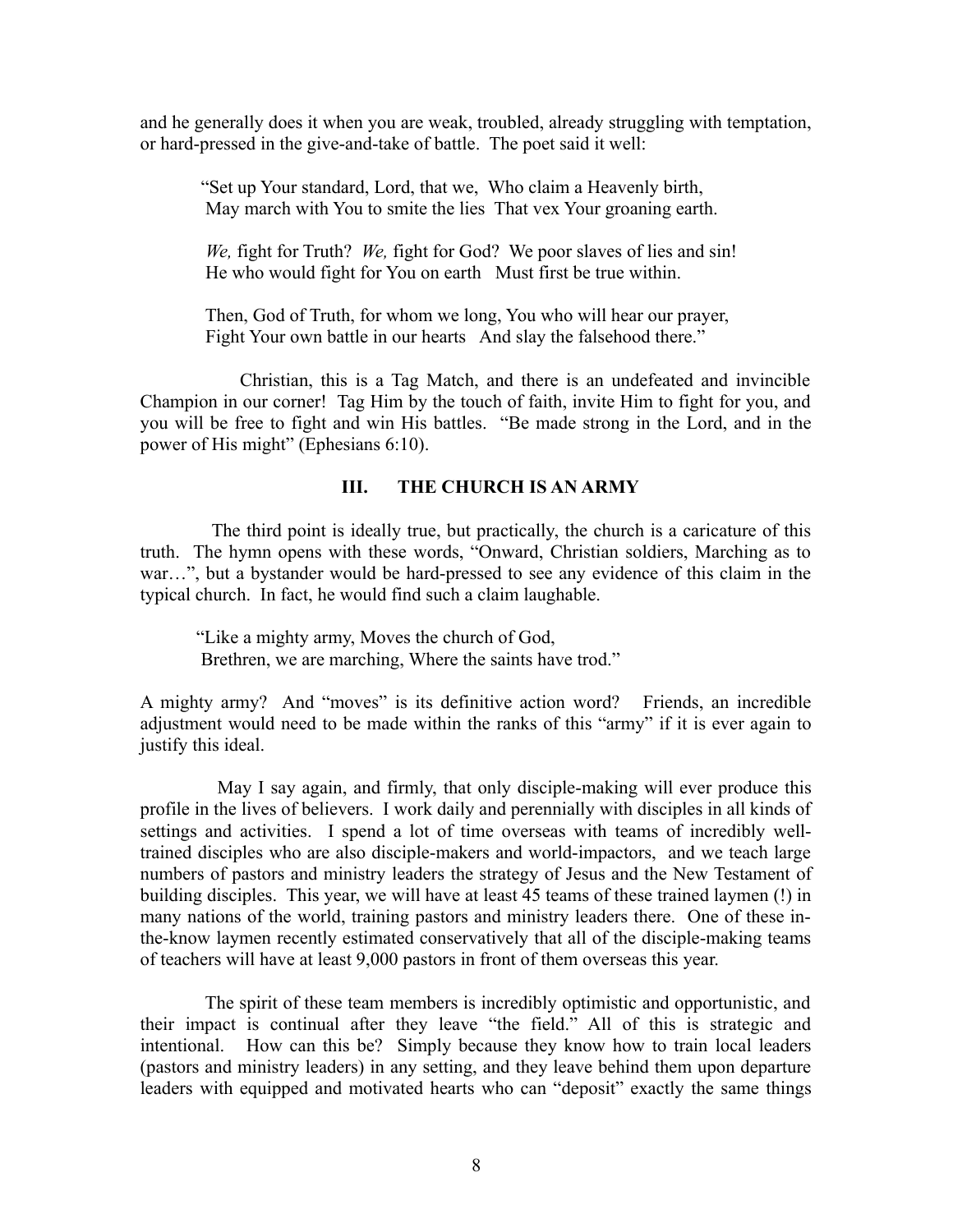into the lives of faithful men, who in turn will be enabled by the continuing process of disciple-making to teach others, also (II Timothy 2:2). Furthermore, contacts are maintained with representative leaders in each field, and regular correspondence is received from them and answered by us, and curriculum passes almost daily from us to them, further encouraging and equipping them to fulfill in their setting the strategy modeled and mandated by Jesus. Thus, movements of multiplying disciple-making are occurring all over the world as God continues to build and deploy His Great Commission Army. Again, I would not highly evaluate any ministry that does not have the endorsement of Heaven upon it, and the attending power of the Holy Spirit—and in my experience, the ministry of disciple-making certainly does.

Christian, why don't you sign up today, enlisting in the Greatest Army in the world, joining the Lord's Host of soldiers who are committed to fulfill the Great Commission of Jesus in "all nations"? This year alone, I have been in one Central American country and four African countries and am scheduled to return to two more African countries and to travel to two Asian countries during the remaining months of 2010. After many happy years in productive pastorates, this is by far the most gratifying and productive ministry I can imagine, no matter what other plan is followed.

This, then, is the Christian's battle plan, and because the Church is simply the composite of all members who make it up, this is to be the Church's primary battle plan. However, I personally do not believe that this is a corporate assignment, loosely spread over a varying group of Christians who differ widely in commitment, obedience, loyalty, etc. I challenge anyone to show an exception to this statement: when the process of disciple-making is institutionalized instead of individualized, it is almost totally neutralized and even negated. I have never witnessed an exception to that rule. An army is only as strong as its weakest regiment or soldier, and untrained, unequipped, disloyal soldiers will make the entire battle plan vulnerable to enemy assault and corporate defeat. Disciple-making will largely correct that shortfall on an individual (and thus responsible) basis.

# **IV. CHRIST IS THE CONQUEROR OF SIN AND DEATH, THE CAPTAIN OF OUR SALVATION, AND THE COMMANDER OF GOD'S ARMY**

 The last military analogy in our list is the most important of all. *Jesus Christ, the Son of God, is the conqueror of sin and death, the Captain of our salvation, and the Commander of the Lord's Army.* We cannot adequately express this point, and certainly cannot make an exhaustive statement of it. It is the source and secret of all of our understanding of the warfare and of all of our victories. Again, it is the supremacy of Christ that guarantees all things Christian, and this is no exception.

 One Mighty Man of Valor excels all others in vitality, valor and victory. He always and only draws His Sword on the side of what is right and righteous. Who is He, and how may we identify Him? Let the Bible provide its ringing answer: "The Lord is a Man of War. JEHOVAH is His name" (Exodus 15:3). Much has been written historically about the skill of one general, the bravery of another, and the brilliance of yet another.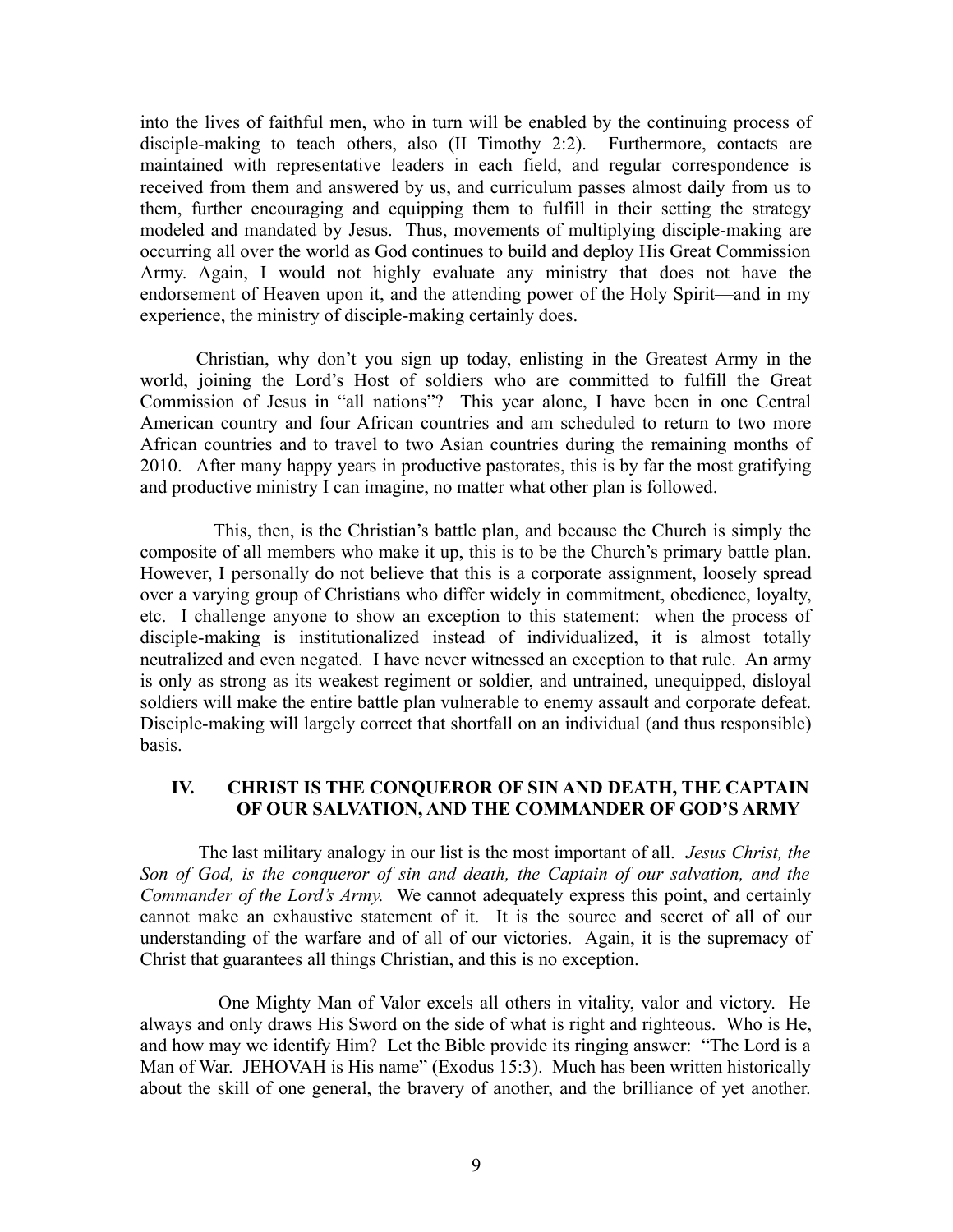But the trophies and crowns and medals of Immanuel, "God with us", will outdo them all, and with no real contest. "Behold, I have given Him for a Leader and Commander to the people" (Isaiah 55:4). God has committed to His people (you and me) a great work to do. It is variously described as "warring a good warfare, fighting the fight of faith, wrestling with principalities and powers, and keeping the body under and bringing it into subjection." Each of us is called to glory and honor on this battlefield. But *the road to the palace of our King and the path to His final rewards runs through the heart of the enemy's country, and furthermore, our assignment as we fight is not of our own choosing —it has already been planned for us before we were enlisted in the Army.* We have too many soldiers operating by human traditions, and thus they have abandoned Jesus Christ in His Biggest Assignment. In ourselves and by our own ideas, we know not what to do; we need much instruction and direction. So He has provided for us an infallible Battle Manual, His Holy Word, the Bible. And He has given us a matchless Commander. He has Almighty power, wonderful skill and knowledge, and He is full of compassion and love.

 Does a Commander deserve the title if he issues no commands? What is a Commander who sits in the comfort of the fortress while His soldiers enter the intense and dangerous battlefields to wage war for Him? But this charge cannot be made against Christ our Commander. He left His Palace in Paradise and took the field Himself against the foe. He engaged Appolyon face to face, overcame him in the wilderness and administered a fatal and unrecoverable blow by His own Death on the Cross. By His Death, He put Death to Death, thus removing one of the enemy's primary weapons. You see, He asks no soldier in His Army to take the field where He has not gone Himself. Though the battles may be long and bloody, *the war has already been won.* 

 Remember, dear Christian that you are to be "conformed to the image of God's Son" (Romans 8:29), and *He was "a man of war." You, then, must learn the art of war, and engage the enemy by His Plan of conquest.* God wants no cowards in Heaven, so you must stay close by the side of your Commander, move when He moves and fight when He fights. If you would wear the crown of conquest, you must carry the cross of conflict.

 When Lord Horatio Nelson, the greatest naval commander in British history, was sailing the seas and defending England's cause against all foes, his sailors would return to England after impossibly hard trips, riddled with wounds, racked by disease, often having suffered severe deprivation and hardship. They were often asked about salaries and rewards. Their reply often was, "Pay? Salaries? Rewards? *The only reward we ever really wanted was to be with Nelson!" Christian, are you seeing my analogy?? It is enough to fight under the banner of Christ our Commander!! But how many are really engaged in His assigned battle?? If we are not very careful, our good-faith traditional substitutes for His Original Assignment will rob us of all possible medals at the Last Great Hearing.* 

 High above Trafalgar Square in London, adorning the top of a tall, thin monument in his honor, stands Nelson's statue. He died at the battle of Trafalgar while revealing his